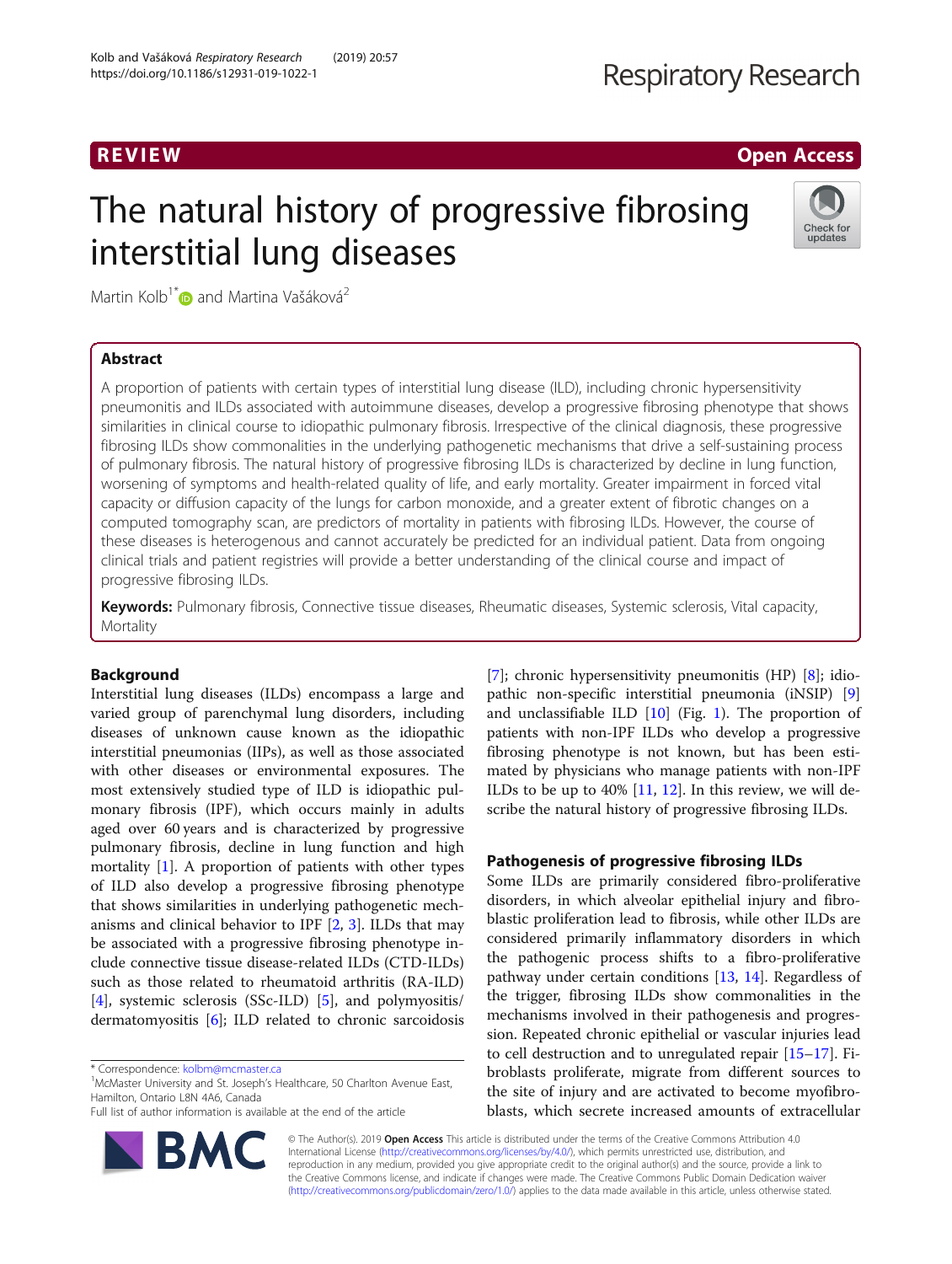<span id="page-1-0"></span>

matrix. This, together with reduced matrix degradation, results in increased tissue stiffness and loss of function of the alveolar tissue [[18](#page-5-0)–[22\]](#page-5-0). Macrophages and lymphocytes are recruited to the site of injury and release pro-fibrotic mediators that further promote fibroblast activation [\[18\]](#page-5-0). In a feed-forward loop, the increased lung tissue stiffness further activates and stimulates fibroblasts to drive a self-sustaining process of fibrosis [[23](#page-5-0), [24](#page-5-0)]. As an increasing extent of the lung is lost to fibrosis, the volume of the lung is reduced and gas exchange impaired, resulting in worsening breathlessness and capacity for exertion, and ultimately in respiratory failure.

## Lung function decline in progressive fibrosing ILDs

Progression of fibrosing ILD is reflected in a decline in lung function, worsening of symptoms and deterioration in health-related quality of life (Fig. 2) [[25](#page-5-0)–[28](#page-5-0)]. In clinical studies, disease progression is most commonly assessed through measurement of forced vital capacity (FVC) and diffusion capacity of the lungs for carbon monoxide (DLco). The course of lung function decline in patients with IPF is variable, but IPF is, by definition, a progressive disease [\[1](#page-5-0)]. Other fibrosing ILDs are also heterogeneous but progressive in their clinical course. In patients with SSc, ILD is more common in patients who have diffuse cutaneous disease or are positive for anti-topoisomerase I antibodies [\[29](#page-5-0)]. The risk of development and progression of ILD seems to be greatest in the few years after diagnosis. Among 695 patients with SSc in the European League Against Rheumatism (EULAR) Scleroderma Trials and Research group (EUSTAR) cohort, approximately one third of patients had a DLco < 50% predicted within three years of the onset of Raynaud's phenomenon [[30](#page-5-0)]. A recent study of 81 patients at a specialized SSc-ILD clinic who were followed for ≥8 years after diagnosis or died during follow-up identified three distinct subgroups with different rates of FVC decline and mortality (Fig. [3\)](#page-2-0). In all the subgroups, FVC decline was largely linear over the long term, but was too variable over the short term to enable recent change to be used to predict future change [\[31](#page-5-0)]. Patients with other CTD-ILDs may also suffer rapid loss of lung function after ILD develops. In an analysis of 167 patients with RA-ILD referred to a single tertiary care center, the proportion of patients with  $FVC < 50\%$ 

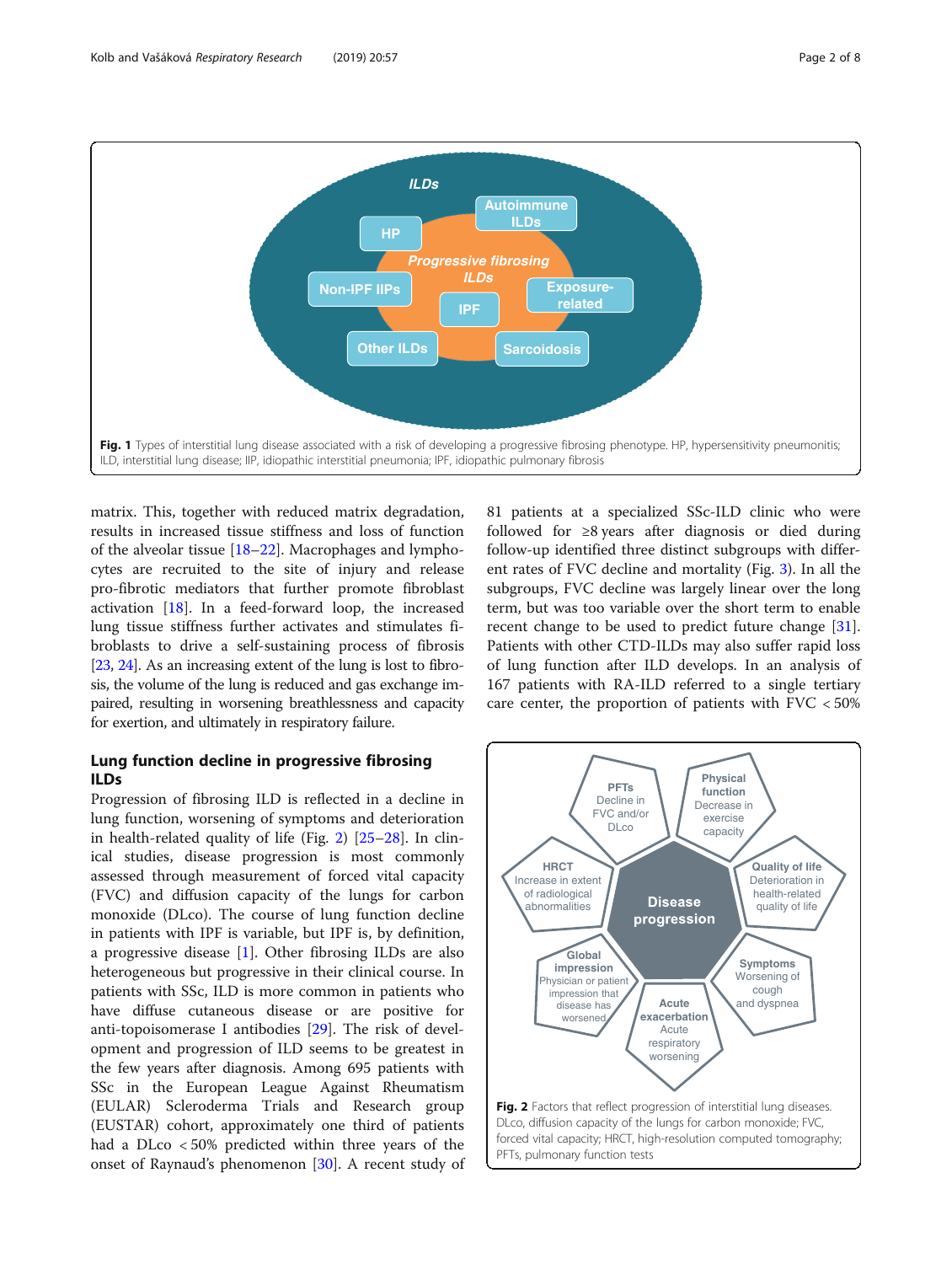<span id="page-2-0"></span>

predicted increased from 14% at diagnosis to 22% after 5 years (Fig. 4) [[4](#page-5-0)]. In an analysis of 107 patients with ILD associated with polymyositis/dermatomyositis, 16% had a decline in FVC of ≥10% predicted and/or a decline in DLco of ≥15% predicted over a median follow-up of 34 months, despite treatment [\[6](#page-5-0)].

Although some patients with chronic HP experience partial recovery, patients with chronic fibrosing HP may experience rapid disease progression, particularly if the inciting antigen cannot be identified and removed [[32](#page-5-0), [33\]](#page-5-0). In a recent longitudinal cohort analysis, the monthly decline in FVC % predicted over 1 year in 119 patients

with chronic HP was similar to that of 286 patients with IPF [\[34](#page-6-0)]. In patients with stage IV pulmonary sarcoidosis, both increases and decreases in FVC and DLco may be observed over time as the disease relapses and remits [[35](#page-6-0)]. Little is known about the clinical course of fibrotic iNSIP, but it seems to progress more slowly than other forms of fibrosing ILD [[36](#page-6-0)].

## Acute exacerbations of fibrosing ILDs

Acute exacerbations - episodes of rapid respiratory worsening accompanied by evidence of new ground glass opacities on HRCT - are a common feature of the

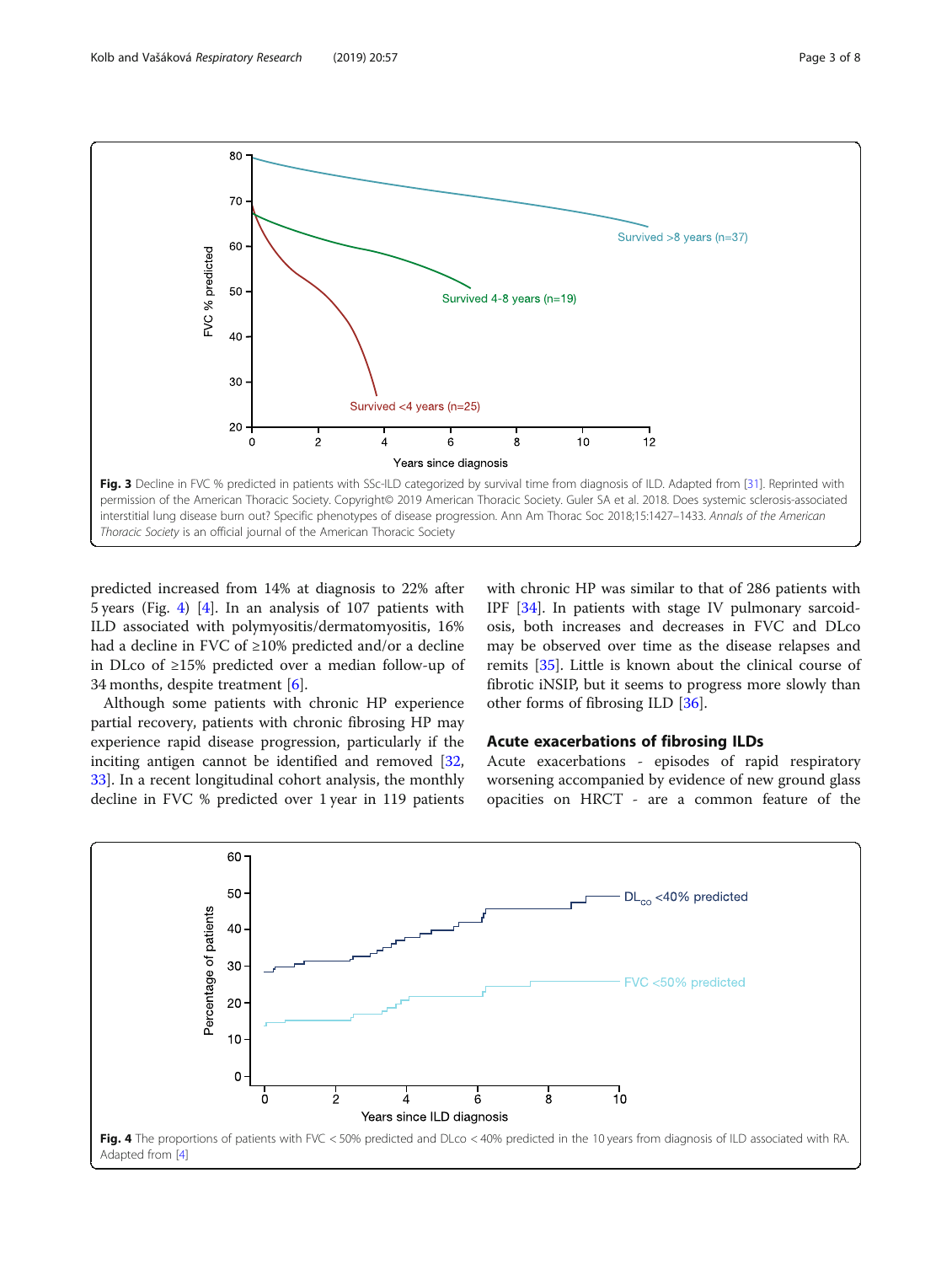natural history of IPF, believed to occur in 5–10% of patients per year [\[37](#page-6-0)]. Acute exacerbations of IPF may be idiopathic or triggered by an insult such as infection or aspiration. Irrespective of their cause, acute exacerbations of IPF are associated with very high morbidity and mortality, with a median post-event survival of only 3 to 4 months [\[37](#page-6-0)]. Far fewer data are available on acute exacerbations of fibrosing ILDs other than IPF, and most come from retrospective reviews of medical records. However, it appears that acute exacerbations do occur in patients with fibrosing ILDs other than IPF and are often fatal. An analysis of medical records from 84 patients with RA-ILD from two tertiary referral centers found that 14 patients (17%) had an idiopathic acute exacerbation over a median follow-up of 33 months, and 13 of those 14 patients died within 1.5 months of the event [[38\]](#page-6-0). A study of 51 patients with RA-ILD at another center found that 22% had an acute exacerbation over a follow-up period of about 8 years [\[39](#page-6-0)]. In patients with SSc-ILD, acute exacerbations appear to be more common in patients with a usual interstitial pneumonia (UIP) pattern on computed tomography or histology [[40](#page-6-0), [41\]](#page-6-0). A study of 100 patients with chronic HP found that 14 patients were hospitalized for an acute exacerbation over a 2-year period, of whom 11 died within one month; patients with a UIP pattern on histology were more likely to experience acute exacerbations than those with other patterns [[42](#page-6-0)].

## Mortality in patients with progressing fibrosing ILDs

Progressive fibrosing ILDs are associated with high mortality. In patients with IPF who are not receiving an antifibrotic therapy, median post-diagnosis survival is 3–4 years [\[43](#page-6-0)–[45\]](#page-6-0). ILD is one of the leading causes of death in patients with SSc [\[46](#page-6-0)]. Estimates of survival time vary depending on the population studied, but a recent study of patients at a specialized SSc-ILD clinic found that median survival was 11.2 years from the date of the first HRCT showing evidence of ILD [\[31](#page-5-0)]. RA-ILD is also associated with high mortality, particularly in patients with a UIP pattern on HRCT [\[47](#page-6-0)–[49\]](#page-6-0). A retrospective analysis of 82 patients with RA-ILD at two tertiary referral centers found a median survival time of 5 years from the initial clinic visit (3.2 years in patients with a UIP pattern on HRCT)  $[48]$ . Patients with features consistent with the research construct known as interstitial pneumonia with autoimmune features (IPAF), i.e., who have interstitial pneumonia with features suggestive of an autoimmune disease but do not meet criteria for a defined disease [[50\]](#page-6-0) appear to have a mortality rate that is intermediate between patients with IPF and CTD-ILDs [\[51](#page-6-0)]. Fibrotic HP has a poor prognosis. A recent analysis of US claims data found that only 58% of patients with fibrotic HP were still alive approximately 7 years after diagnosis [[52\]](#page-6-0). Fibrotic iNSIP appears to have a better prognosis than other forms of progressive fibrosing ILD: considering only disease-related death, 5-year survival is approximately 75% [\[53](#page-6-0)]. Assessment of the mortality associated with unclassifiable IIP is hampered by the wide variability in case definition across studies, but a systematic literature review found estimates for 5-year survival in patients with unclassifiable ILD, based on four studies of 46 to 70% [\[54](#page-6-0)].

## Predictors of disease progression in patients with fibrosing ILDs

Studies in patients with progressive fibrosing ILDs have identified several factors that predict mortality, but these need to be interpreted carefully given the variation in the methodology used and the retrospective nature of most of the studies. Lower FVC is an established predictor of mortality in patients with progressive fibrosing ILDs, as evidenced by numerous studies spanning IPF [[55](#page-6-0)–[57](#page-6-0)], RA-ILD [\[4](#page-5-0), [49](#page-6-0)], SSc-ILD [\[58](#page-6-0)–[60\]](#page-6-0), chronic HP  $[61, 62]$  $[61, 62]$  $[61, 62]$  $[61, 62]$  and fibrotic iNSIP  $[53]$  $[53]$ . The same is true of DLco [[55,](#page-6-0) [56,](#page-6-0) [60,](#page-6-0) [63](#page-6-0)–[65\]](#page-6-0), although this is harder to assess in multi-center studies due to a lack of standardization in its measurement. A decline in FVC > 10% predicted is another well-established predictor of mortality [\[49](#page-6-0), [56](#page-6-0), [62,](#page-6-0) [65\]](#page-6-0), but smaller declines in FVC have also been shown to be associated with a worse prognosis, at least in patients with IPF [[66](#page-6-0)–[68\]](#page-6-0). Further, it is important to bear in mind that "small" annual declines in FVC may become substantial when summed over a period of years. This is particularly relevant when considering ILDs with a relatively early age of onset.

Composite scoring systems have been developed to predict mortality in patients with progressive fibrosing ILDs. One of the most widely used is the GAP (gender, age, physiology) model, which was developed to predict mortality in patients with IPF based on gender, age, FVC % predicted and DLco % predicted [\[69](#page-6-0)], and has since been shown to predict mortality in patients with RA-ILD [[70\]](#page-6-0), SSc-ILD [\[71](#page-6-0)], unclassifiable ILD [[72\]](#page-6-0) and a mixed cohort [[73](#page-6-0)]. Composite scoring systems have also been developed specifically for prediction of progression of SSc-ILD [[74,](#page-6-0) [75](#page-6-0)]. Unfortunately, none of the scoring systems developed to date provides an accurate prediction of the way that ILD will progress in an individual patient, creating challenges for therapeutic decision-making and patient counselling. Recently a cluster analysis in a cohort of 770 patients with diverse ILDs (IPF, CTD-ILDs, chronic HP, IPAF) identified four phenotypic groups based on factors such as age, race, smoking, and radiological features that differed in FVC decline and survival [[34](#page-6-0)]. Whilst interesting from an academic perspective, the use of such groupings in clinical practice remains to be established.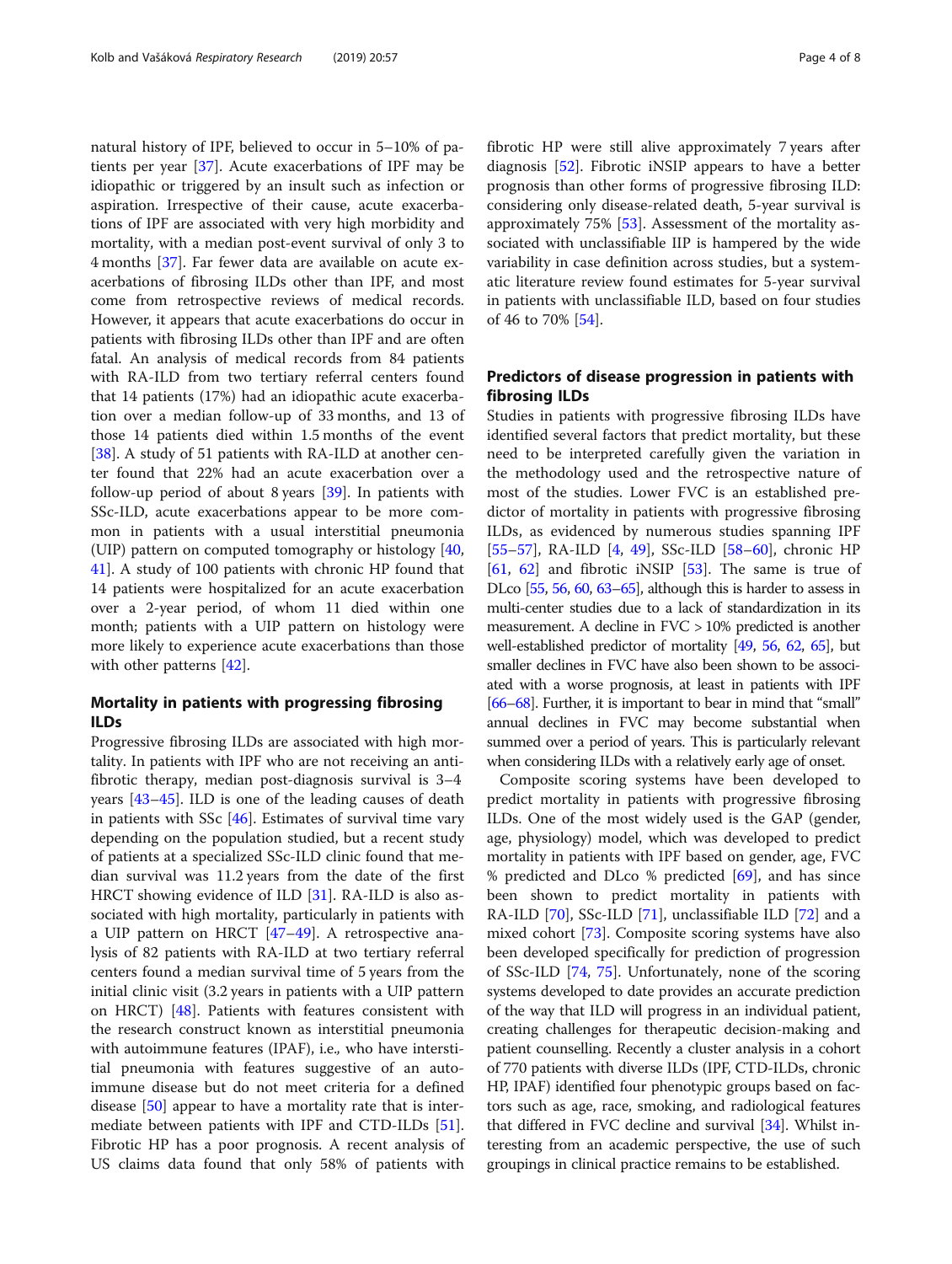There is increasing interest in the use of radiological markers as predictors of disease progression in patients with fibrosing ILDs. A greater extent of fibrotic changes on HRCT is known to be predictive of mortality. This has been demonstrated in several studies in IPF [\[76](#page-6-0)], RA-ILD [[48,](#page-6-0) [77\]](#page-6-0), SSc-ILD [\[5](#page-5-0), [58](#page-6-0)], chronic HP [\[61](#page-6-0), [78](#page-6-0)], pulmonary sarcoidosis [\[79\]](#page-7-0) and unclassifiable ILD [\[63](#page-6-0)]. In addition, specific radiological features such as honeycombing and traction bronchiectasis have been associated with worse prognosis [[33,](#page-5-0) [80](#page-7-0)]. However, the use of radiological scoring systems as predictors of prognosis in clinical practice is hampered by subjectivity and large inter-observer variability in reading HRCT scans, and will probably not be widely implemented until validated, low-cost, automated scoring systems are available [\[81\]](#page-7-0).

Several blood biomarkers have been investigated as predictors of disease progression in patients with fibrosing ILDs. These include Krebs von den Lungen-6 protein (KL-6), which has been associated with a higher rate of disease progression in patients with IPF and CTD-ILDs [\[82](#page-7-0)–[85](#page-7-0)], and surfactant protein-D (SP-D) [\[86](#page-7-0), [87](#page-7-0)]. Several studies have shown that levels of matrix metalloproteinase-7 (MMP-7), an enzyme involved in remodeling of the extracellular matrix, are negatively correlated with lung function and survival in patients with IPF [\[88](#page-7-0)–[91](#page-7-0)]. Protein fragments generated by breakdown of the extracellular matrix have also been investigated as predictors of disease progression [[92,](#page-7-0) [93](#page-7-0)]. To date, however, no serum biomarker has been shown to be a sufficiently robust prognostic marker to justify its use in clinical practice, although KL-6 is routinely used at some ILD centers in Japan.

Genetic mutations and telomere length have also been investigated as predictors of disease progression in patients with fibrosing ILDs. In patients with IPF, rs35705950, the minor allele of a single nucleotide polymorphism (SNP) in MUC5B, a gene encoding a component of mucus secretions, has been associated with improved survival [[94\]](#page-7-0) while rs5743890, the minor allele of an SNP of TOLLIP (toll interacting protein), has been associated with worse survival [\[95](#page-7-0)]. However, in patients with chronic HP, neither of these alleles was associated with survival [\[96\]](#page-7-0). In patients with features consistent with IPAF, MUC5B rs35705950 was associated with worse survival, while there was no association between TOLLIP genotype and survival [[97](#page-7-0)]. Recently, MUC5B rs35705950 was associated with the development of RA-ILD [\[98\]](#page-7-0). In addition, mutations in several genes related to telomere maintenance, such as telomerase reverse transcriptase (TERT) and telomerase RNA component (TERC), have been identified in patients with IPF [[99](#page-7-0)], and patients with short telomeres have reduced survival [[100](#page-7-0), [101\]](#page-7-0). Short telomere length has also been associated with worse survival in patients with features consistent with IPAF [[97\]](#page-7-0) and in patients with chronic HP [[96](#page-7-0)]. Variants in telomere-related genes have been identified in patients with RA-ILD [[102\]](#page-7-0) and SSc-ILD [\[103](#page-7-0)], but further investigation is needed into the association between these variants and the development and progression of ILD.

## Further research into the natural history of progressive fibrosing ILDs

Data from clinical trials of investigational therapies made a large contribution to our understanding of the clinical course of IPF [[104](#page-7-0)]. Ongoing large clinical trials conducted in patients with non-IPF fibrosing ILDs [[105](#page-7-0)–[108](#page-7-0)] will provide valuable insights into the progression of these diseases in well-characterized populations. In addition, the natural history of fibrosing ILDs is being investigated in many patient registries including the Pulmonary Fibrosis Foundation Patient Registry [[109](#page-7-0)] and IPF-PRO/ILD-PRO Registry [\[110\]](#page-7-0) in the USA, the Canadian Registry for Pulmonary Fibrosis (CARE-PF) [\[111\]](#page-7-0), the INSIGHTS-IPF [[112](#page-7-0)] and EXCITING-ILD [\[113\]](#page-7-0) registries in Germany, and the EMPIRE registry in central and Eastern Europe [[60](#page-6-0)]. These and other registries will provide valuable information on the course of fibrosing ILDs diagnosed and managed in clinical practice, including their impact on lung function, patient-reported outcomes, hospitalizations and mortality. In addition, further research is needed into the impact that comorbidities such as pulmonary hypertension and ischemic heart disease have on outcomes in patients with ILDs [\[114\]](#page-7-0).

### Conclusions

A proportion of patients with fibrosing ILDs develop a progressive fibrosing phenotype that is similar to IPF in clinical behavior and in many of the underlying pathogenetic mechanisms that drive a self-sustaining process of pulmonary fibrosis. The natural history of progressive fibrosing ILDs is characterized by deterioration in lung function, worsening dyspnea and high mortality. A greater extent of fibrosis on HRCT and decline in lung function are predictors of mortality, but the course of disease for an individual patient cannot accurately be predicted using the currently available tools. Ongoing research will provide a better understanding of the clinical course of progressive fibrosing ILDs and their impact on patients.

#### Abbreviations

CTD-ILDs: Connective tissue disease-related ILDs; DLco: Diffusion capacity of the lungs for carbon monoxide; EULAR: European League Against Rheumatism; EUSTAR: EULAR Scleroderma Trials and Research group; FVC: Forced vital capacity; HP: Hypersensitivity pneumonitis; ILD: Interstitial lung disease; iNSIP: Idiopathic non-specific interstitial pneumonia; IPAF: Interstitial pneumonia with autoimmune features; IPF: Idiopathic pulmonary fibrosis; MMP-7: Matrix metalloproteinase-7; RA-ILD: Rheumatoid arthritis ILD; SSc-ILD: Systemic sclerosis ILD; UIP: Usual interstitial pneumonia

#### Acknowledgements

Medical writing assistance, supported financially by Boehringer Ingelheim, was provided by Elizabeth Ng and Wendy Morris of FleishmanHillard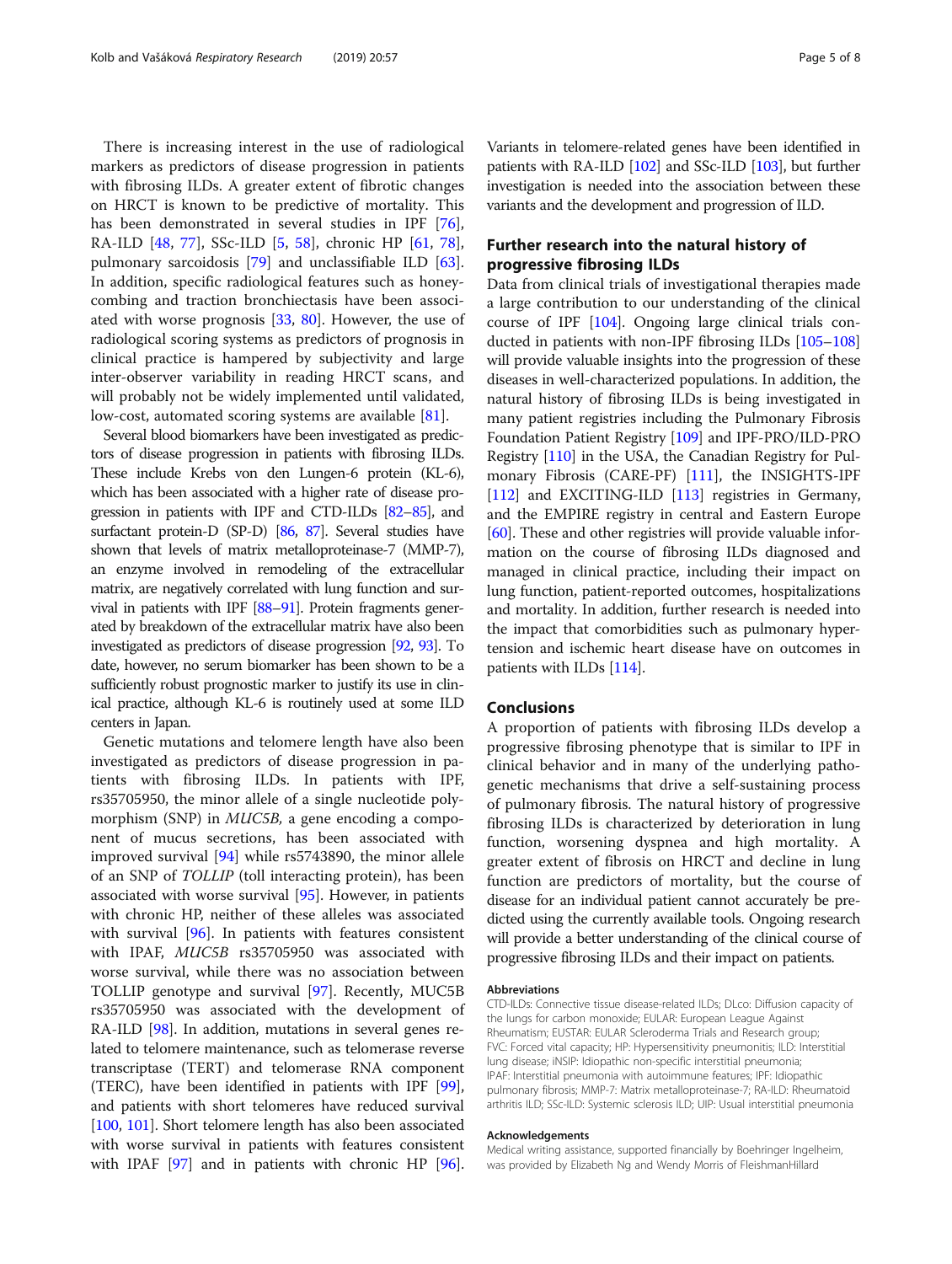<span id="page-5-0"></span>Fishburn, London, UK during preparation of this article. The authors were fully responsible for all content and editorial decisions, were involved at all stages of development and have approved the final version.

#### Funding

The page processing charges for this article have been paid by Boehringer Ingelheim.

#### Availability of data and materials

Data sharing is not applicable to this article as no datasets were generated or analyzed.

#### Authors' contributions

Both authors contributed to writing and editing the manuscript and read and approved the final version.

#### Ethics approval and consent to participate

Not applicable.

#### Consent for publication

Not applicable.

#### Competing interests

Martin Kolb reports receipt of grants and personal fees from Boehringer Ingelheim and Roche; personal fees from GlaxoSmithKline, Gilead, AstraZeneca, ProMetic and Genoa; and grants from Actelion, Respivert, the Canadian Institutes of Health Research (MOP-136950), and the Canadian Pulmonary Fibrosis Foundation. Martina Vašáková has received payment for consultancy, lectures and advisory board attendance from Roche and Boehringer Ingelheim and has received research grants from Roche.

### Publisher's Note

Springer Nature remains neutral with regard to jurisdictional claims in published maps and institutional affiliations.

#### Author details

<sup>1</sup>McMaster University and St. Joseph's Healthcare, 50 Charlton Avenue East, Hamilton, Ontario L8N 4A6, Canada. <sup>2</sup> Department of Respiratory Medicine, Thomayer Hospital, Videnska 800, 14059 Prague, Czech Republic.

## Received: 16 January 2019 Accepted: 4 March 2019<br>Published online: 14 March 2019

#### References

- Raghu G, Remy-Jardin M, Myers JL, Richeldi L, Ryerson CJ, Lederer DJ, et al. Diagnosis of idiopathic pulmonary fibrosis. An official ATS/ERS/JRS/ALAT clinical practice guideline. Am J Respir Crit Care Med. 2018;198(5):e44–68.
- 2. Wells AU, Brown KK, Flaherty KR, Kolb M, Thannickal VJ; IPF Consensus Working Group. What's in a name? That which we call IPF, by any other name would act the same. Eur Respir J 2018;51(5) pii: 1800692.
- 3. Lederer DJ, Martinez FJ. Idiopathic pulmonary fibrosis. N Engl J Med. 2018; 378:1811–23.
- Zamora-Legoff JA, Krause ML, Crowson CS, Ryu JH, Matteson EL. Progressive decline of lung function in rheumatoid arthritis-associated interstitial lung disease. Arthritis Rheumatol. 2017;69(3):542–9.
- 5. Winstone TA, Assayag D, Wilcox PG, Dunne JV, Hague CJ, Leipsic J, et al. Predictors of mortality and progression in scleroderma-associated interstitial lung disease: a systematic review. Chest. 2014;146(2):422–36.
- 6. Marie I, Hatron PY, Dominique S, Cherin P, Mouthon L, Menard JF. Shortterm and long-term outcomes of interstitial lung disease in polymyositis and dermatomyositis: a series of 107 patients. Arthritis Rheum. 2011;63(11): 3439–47.
- 7. Spagnolo P, Rossi G, Trisolini R, Sverzellati N, Baughman RP, Wells AU. Pulmonary sarcoidosis. Lancet Respir Med. 2018;6(5):389–402.
- 8. Wang P, Jones KD, Urisman A, Elicker BM, Urbania T, Johannson KA, et al. Pathologic findings and prognosis in a large prospective cohort of chronic hypersensitivity pneumonitis. Chest. 2017;152(3):502–9.
- 9. Belloli EA, Beckford R, Hadley R, Flaherty KR. Idiopathic non-specific interstitial pneumonia. Respirology. 2016;21(2):259–68.
- 10. Hyldgaard C, Hilberg O, Pedersen AB, Ulrichsen SP, Løkke A, Bendstrup E, et al. A population-based cohort study of rheumatoid arthritis-associated

interstitial lung disease: comorbidity and mortality. Ann Rheum Dis. 2017; 76(10):1700–6.

- 11. Wijsenbeek M, Kreuter M, Fischer A, Mounir B, Zouad-Lejour L, Wells CD, et al. Non-IPF progressive fibrosing interstitial lung disease (PF-ILD): the patient journey. Am J Respir Crit Care Med. 2018;197:A167.
- 12. Olson AL, Gifford AH, Inase N, Fernández Pérez ER, Suda T. The epidemiology of idiopathic pulmonary fibrosis and interstitial lung diseases at risk of a progressive-fibrosing phenotype. Eur Respir Rev. 2018;27(150). pii: 180077.
- 13. O'Reilly S, Hügle T, van Laar JM. T cells in systemic sclerosis: a reappraisal. Rheumatology. 2012;51(9):1540–9.
- 14. Vašáková M, Poletti V. Fibrosing interstitial lung diseases involve different pathogenic pathways with similar outcomes. Sarcoidosis Vasc Diffuse Lung Dis. 2015;32(3):246–50.
- 15. Strieter RM, Mehrad B. New mechanisms of pulmonary fibrosis. Chest. 2009; 136(5):1364–70.
- 16. Maher TM, Wells AU, Laurent GJ. Idiopathic pulmonary fibrosis: multiple causes and multiple mechanisms? Eur Respir J. 2007;30(5):835–9.
- 17. Altorok N, Wang Y, Kahaleh B. Endothelial dysfunction in systemic sclerosis. Curr Opin Rheumatol. 2014;26(6):615–20.
- 18. Bagnato G, Harari S. Cellular interactions in the pathogenesis of interstitial lung diseases. Eur Respir Rev. 2015;24(135):102–14.
- 19. Andersson-Sjöland A, de Alba CG, Nihlberg K, Becerril C, Ramírez R, Pardo A, et al. Fibrocytes are a potential source of lung fibroblasts in idiopathic pulmonary fibrosis. Int J Biochem Cell Biol. 2008;40(10):2129–40.
- 20. Willis BC, du Bois RM, Borok Z. Epithelial origin of myofibroblasts during fibrosis in the lung. Proc Am Thorac Soc. 2006;3(4):377–82.
- 21. Hung C, Linn G, Chow YH, Kobayashi A, Mittelsteadt K, Altemeier WA, et al. Role of lung pericytes and resident fibroblasts in the pathogenesis of pulmonary fibrosis. Am J Respir Crit Care Med. 2013;188(7):820–30.
- 22. Fernandez IE, Eickelberg O. New cellular and molecular mechanisms of lung injury and fibrosis in idiopathic pulmonary fibrosis. Lancet. 2012;380(9842): 680–8.
- 23. Huang X, Yang N, Fiore VF, Barker TH, Sun Y, Morris SW, et al. Matrix stiffness-induced myofibroblast differentiation is mediated by intrinsic mechanotransduction. Am J Respir Cell Mol Biol. 2012;47(3):340–8.
- 24. Froese AR, Shimbori C, Bellaye PS, Inman M, Obex S, Fatima S, et al. Stretchinduced activation of transforming growth factor-β1 in pulmonary fibrosis. Am J Respir Crit Care Med. 2016;194(1):84–96.
- 25. Baron M, Sutton E, Hudson M, Thombs B, Markland J, Pope J, et al. The relationship of dyspnoea to function and quality of life in systemic sclerosis. Ann Rheum Dis. 2008;67(5):644–50.
- 26. Kreuter M, Swigris J, Pittrow D, Geier S, Klotsche J, Prasse A, et al. Health related quality of life in patients with idiopathic pulmonary fibrosis in clinical practice: INSIGHTS-IPF registry. Respir Res. 2017;18(1):139.
- 27. Kreuter M, Stansen W, Stowasser S, Schoof N. Impact of lung function decline on health-related quality of life in patients with idiopathic pulmonary fibrosis (IPF). Am J Respir Crit Care Med. 2018;197:A1604. Poster available at: [http://ILDPosters2018.com/pdf/ATS\\_FVCandHRQL\\_Kreuter.pdf](http://ILDPosters2018.com/pdf/ATS_FVCandHRQL_Kreuter.pdf) .
- 28. Tashkin DP, Elashoff R, Clements PJ, Goldin J, Roth MD, Furst DE, et al. Cyclophosphamide versus placebo in scleroderma lung disease. N Engl J Med. 2006;354(25):2655–66.
- 29. Walker UA, Tyndall A, Czirják L, Denton C, Farge-Bancel D, Kowal-Bielecka O, et al. Clinical risk assessment of organ manifestations in systemic sclerosis: a report from the EULAR scleroderma trials and research group database. Ann Rheum Dis. 2007;66(6):754–63.
- 30. Jaeger VK, Wirz EG, Allanore Y, Rossbach P, Riemekasten G, Hachulla E, et al. Incidences and risk factors of organ manifestations in the early course of systemic sclerosis: a longitudinal EUSTAR study. PLoS One. 2016;11(10): e0163894.
- 31. Guler SA, Winstone TA, Murphy D, Hague C, Soon J, Sulaiman N, et al. Does systemic sclerosis-associated interstitial lung disease burn out? Specific phenotypes of disease progression. Ann Am Thorac Soc. 2018; 15(12):1427–33.
- 32. Vašáková M, Morell F, Walsh S, Leslie K, Raghu G. Hypersensitivity pneumonitis: perspectives in diagnosis and management. Am J Respir Crit Care Med. 2017;196(6):680–9.
- 33. Salisbury ML, Gu T, Murray S, Gross BH, Chughtai A, Sayyouh M, et al. Hypersensitivity pneumonitis: radiologic phenotypes are associated with distinct survival time and pulmonary function trajectory. Chest. 2018. <https://doi.org/10.1016/j.chest.2018.08.1076> epub ahead of print.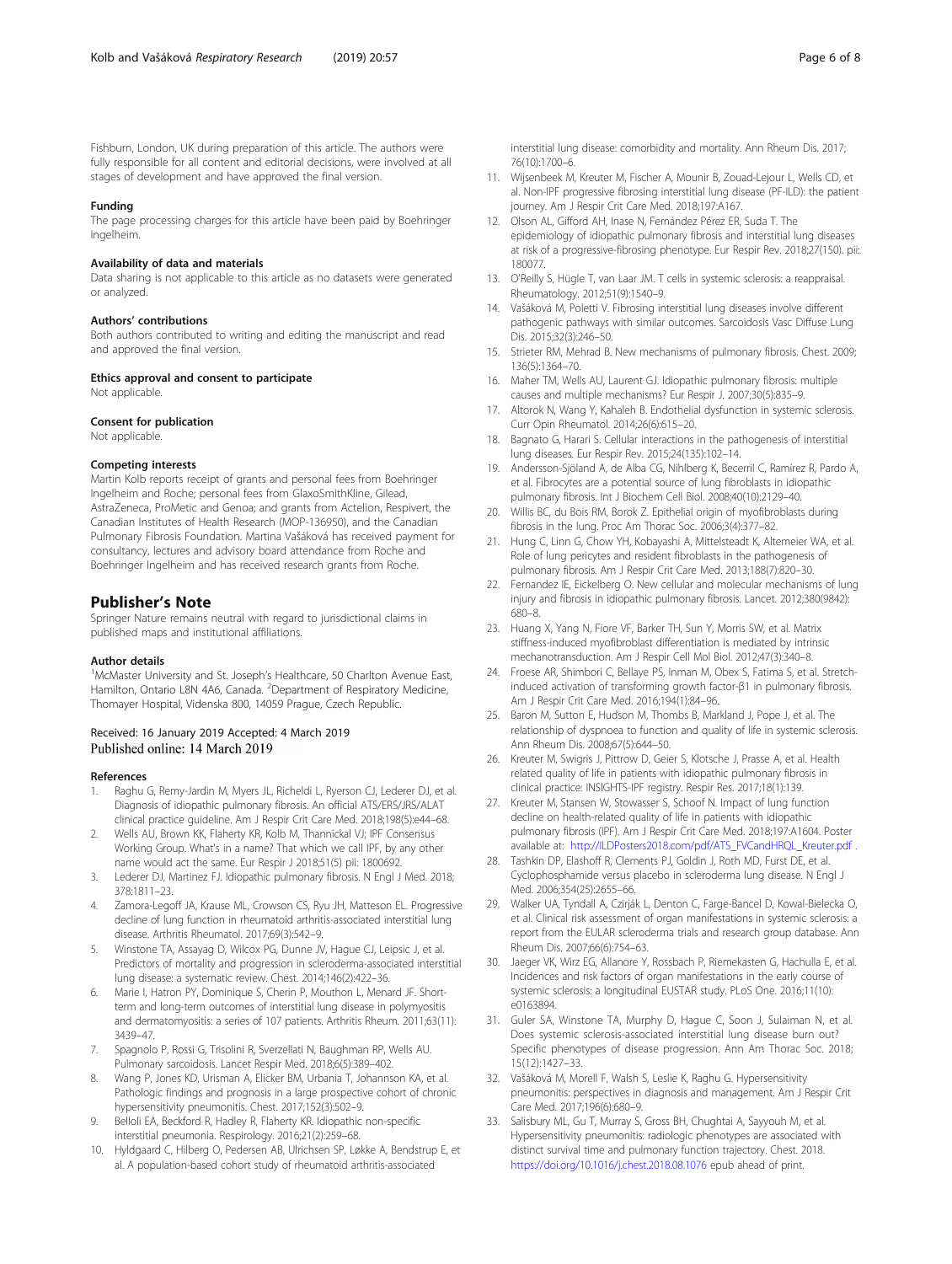- <span id="page-6-0"></span>34. Adegunsoye A, Oldham JM, Chung JH, Montner SM, Lee C, Witt LJ, et al. Phenotypic clusters predict outcomes in a longitudinal interstitial lung disease cohort. Chest. 2018;153(2):349–60.
- 35. Nardi A, Brillet PY, Letoumelin P, Girard F, Brauner M, Uzunhan Y, et al. Stage IV sarcoidosis: comparison of survival with the general population and causes of death. Eur Respir J. 2011;38(6):1368–73.
- 36. Travis WD, Hunninghake G, King TE Jr, Lynch DA, Colby TV, Galvin JR, et al. Idiopathic nonspecific interstitial pneumonia: report of an American Thoracic Society project. Am J Respir Crit Care Med. 2008;177(12):1338–47.
- 37. Collard HR, Ryerson CJ, Corte TJ, Jenkins G, Kondoh Y, Lederer DJ, et al. Acute exacerbation of idiopathic pulmonary fibrosis. An international working group report. Am J Respir Crit Care Med. 2016;194(3):265–75.
- 38. Song JW, Lee HK, Lee CK, Chae EJ, Jang SJ, Colby TV, et al. Clinical course and outcome of rheumatoid arthritis-related usual interstitial pneumonia. Sarcoidosis Vasc Diffuse Lung Dis. 2013;30(2):103–12.
- 39. Hozumi H, Nakamura Y, Johkoh T, Sumikawa H, Colby TV, Kono M, et al. Acute exacerbation in rheumatoid arthritis-associated interstitial lung disease: a retrospective case control study. BMJ Open. 2013;3(9):e003132.
- 40. Tomiyama F, Watanabe R, Ishii T, Kamogawa Y, Fujita Y, Shirota Y, et al. High prevalence of acute exacerbation of interstitial lung disease in Japanese patients with systemic sclerosis. Tohoku J Exp Med. 2016;239(4):297–30.
- 41. Okamoto M, Fujimoto K, Sadohara J, Furuya K, Kaieda S, Miyamura T, et al. A retrospective cohort study of outcome in systemic sclerosis-associated interstitial lung disease. Respir Investig. 2016;54(6):445–53.
- 42. Miyazaki Y, Tateishi T, Akashi T, Ohtani Y, Inase N, Yoshizawa Y. Clinical predictors and histologic appearance of acute exacerbations in chronic hypersensitivity pneumonitis. Chest. 2008;134(6):1265–70.
- 43. Raghu G, Chen SY, Yeh WS, Maroni B, Li Q, Lee YC, et al. Idiopathic pulmonary fibrosis in US Medicare beneficiaries aged 65 years and older: incidence, prevalence, and survival, 2001-11. Lancet Respir Med. 2014;2(7):566–72.
- 44. Strongman H, Kausar I, Maher TM. Incidence, prevalence, and survival of patients with idiopathic pulmonary fibrosis in the UK. Adv Ther. 2018;35(5): 724–36.
- 45. Ryerson CJ, Kolb M. The increasing mortality of idiopathic pulmonary fibrosis: fact or fallacy? Eur Respir J 2018;51(1). pii: 1702420.
- 46. Elhai M, Meune C, Boubaya M, Avouac J, Hachulla E, Balbir-Gurman A, et al. Mapping and predicting mortality from systemic sclerosis. Ann Rheum Dis. 2017;76(11):1897–905.
- 47. Bongartz T, Nannini C, Medina-Velasquez YF, Achenbach SJ, Crowson CS, Ryu JH, et al. Incidence and mortality of interstitial lung disease in rheumatoid arthritis: a population-based study. Arthritis Rheum. 2010;62(6):1583–91.
- 48. Kim EJ, Elicker BM, Maldonado F, Webb WR, Ryu JH, Van Uden JH, et al. Usual interstitial pneumonia in rheumatoid arthritis-associated interstitial lung disease. Eur Respir J. 2010;35(6):1322–8.
- 49. Solomon JJ, Chung JH, Cosgrove GP, Demoruelle MK, Fernandez-Perez ER, Fischer A, et al. Predictors of mortality in rheumatoid arthritis-associated interstitial lung disease. Eur Respir J. 2016;47(2):588–96.
- 50. Fischer A, Antoniou KM, Brown KK, Cadranel J, Corte TJ, du Bois RM, et al. An official European Respiratory Society/American Thoracic Society research statement: interstitial pneumonia with autoimmune features. Eur Respir J. 2015;46(4):976–87.
- 51. Oldham JM, Adegunsoye A, Valenzi E, Lee C, Witt L, Chen L, et al. Characterisation of patients with interstitial pneumonia with autoimmune features. Eur Respir J. 2016;47(6):1767–75.
- 52. Fernández Pérez ER, Kong AM, Raimundo K, Koelsch TL, Kulkarni R, Cole AL. Epidemiology of hypersensitivity pneumonitis among an insured population in the United States: a claims-based cohort analysis. Ann Am Thorac Soc. 2018;15(4):460–9.
- 53. Park IN, Jegal Y, Kim DS, Do KH, Yoo B, Shim TS, et al. Clinical course and lung function change of idiopathic nonspecific interstitial pneumonia. Eur Respir J. 2009;33(1):68–76.
- 54. Guler SA, Ellison K, Algamdi M, Collard HR, Ryerson CJ. Heterogeneity in unclassifiable interstitial lung disease. A systematic review and metaanalysis. Ann Am Thorac Soc. 2018;15(7):854–63.
- 55. Paterniti MO, Bi Y, Rekić D, Wang Y, Karimi-Shah BA, Chowdhury BA. Acute exacerbation and decline in forced vital capacity are associated with increased mortality in idiopathic pulmonary fibrosis. Ann Am Thorac Soc. 2017;14(9):1395–402.
- 56. Jo HE, Glaspole I, Grainge C, Goh N, Hopkins PMA, Moodley Y, et al. Baseline characteristics of idiopathic pulmonary fibrosis: analysis from the Australian Idiopathic Pulmonary Fibrosis Registry. Eur Respir J 2017;49. pii: 1601592.
- 57. Snyder L, Neely ML, Hellkamp AS, O'Brien E, de Andrade J, Conoscenti CS, et al. Predictors of death or lung transplant after a diagnosis of idiopathic pulmonary fibrosis: insights from the IPF-PRO registry. Respir Res. in press.
- 58. Goh NS, Desai SR, Veeraraghavan S, Hansell DM, Copley SJ, Maher TM, et al. Interstitial lung disease in systemic sclerosis: a simple staging system. Am J Respir Crit Care Med. 2008;177(11):1248–54.
- Sánchez-Cano D, Ortego-Centeno N, Callejas JL, Fonollosa Plá V, Ríos-Fernández R, Tolosa-Vilella C, et al. Interstitial lung disease in systemic sclerosis: data from the Spanish scleroderma study group. Rheumatol Int. 2018;38(3):363–74.
- 60. Doubková M, Švancara J, Svoboda M, Šterclová M, Bartoš V, Plačková M, et al. EMPIRE registry, Czech part: impact of demographics, pulmonary function and HRCT on survival and clinical course in idiopathic pulmonary fibrosis. Clin Respir J. 2018;12(4):1526–35.
- 61. Mooney JJ, Elicker BM, Urbania TH, Agarwal MR, Ryerson CJ, Nguyen MLT, et al. Radiographic fibrosis score predicts survival in hypersensitivity pneumonitis. Chest. 2013;144(2):586–92.
- 62. Gimenez A, Storrer K, Kuranishi L, Soares MR, Ferreira RG, Pereira CAC. Change in FVC and survival in chronic fibrotic hypersensitivity pneumonitis. Thorax. 2017;73(4):391–2.
- 63. Ryerson CJ, Urbania TH, Richeldi L, Mooney JJ, Lee JS, Jones KD, et al. Prevalence and prognosis of unclassifiable interstitial lung disease. Eur Respir J. 2013;42(3):750–7.
- 64. Tyndall AJ, Bannert B, Vonk M, Airò P, Cozzi F, Carreira PE, et al. Causes and risk factors for death in systemic sclerosis: a study from the EULAR scleroderma trials and research (EUSTAR) database. Ann Rheum Dis. 2010;69(10):1809–15.
- 65. Goh NS, Hoyles RK, Denton CP, Hansell DM, Renzoni EA, Maher TM, et al. Short-term pulmonary function trends are predictive of mortality in interstitial lung disease associated with systemic sclerosis. Arthritis Rheumatol. 2017;69(8):1670–8.
- 66. Zappala CJ, Latsi PI, Nicholson AG, Colby TV, Cramer D, Renzoni EA, et al. Marginal decline in forced vital capacity is associated with a poor outcome in idiopathic pulmonary fibrosis. Eur Respir J. 2010;35(4):830–6.
- 67. du Bois RM, Weycker D, Albera C, Bradford WZ, Costabel U, Kartashov A, et al. Forced vital capacity in patients with idiopathic pulmonary fibrosis: test properties and minimal clinically important difference. Am J Respir Crit Care Med. 2011;184(12):1382–9.
- 68. Reichmann WM, Yu YF, Macaulay D, Wu EQ, Nathan SD. Change in forced vital capacity and associated subsequent outcomes in patients with newly diagnosed idiopathic pulmonary fibrosis. BMC Pulm Med. 2015;15:167.
- 69. Ley B, Ryerson CJ, Vittinghoff E, Ryu JH, Tomassetti S, Lee JS, et al. A multidimensional index and staging system for idiopathic pulmonary fibrosis. Ann Intern Med. 2012;156(10):684–91.
- 70. Morisset J, Vittinghoff E, Lee BY, Tonelli R, Hu X, Elicker BM, et al. The performance of the GAP model in patients with rheumatoid arthritis associated interstitial lung disease. Respir Med. 2017;127:51–6.
- 71. Mango RL, Matteson EL, Crowson CS, Ryu JH, Makol A. Assessing mortality models in systemic sclerosis-related interstitial lung disease. Lung. 2018; 196(4):409–16.
- 72. Hyldgaard C, Bendstrup E, Wells AU, Hilberg O. Unclassifiable interstitial lung diseases: clinical characteristics and survival. Respirology. 2017;22(3):494–500.
- 73. Ryerson CJ, Vittinghoff E, Ley B, Lee JS, Mooney JJ, Jones KD, et al. Predicting survival across chronic interstitial lung disease: the ILD-GAP model. Chest. 2014;145(4):723–8.
- 74. Morisset J, Vittinghoff E, Elicker BM, Hu X, Le S, Ryu JH, et al. Mortality risk prediction in scleroderma-related interstitial lung disease: the SADL model. Chest. 2017;152(5):999–1007.
- 75. Wu W, Jordan S, Becker MO, Dobrota R, Maurer B, Fretheim H, et al. Prediction of progression of interstitial lung disease in patients with systemic sclerosis: the SPAR model. Ann Rheum Dis. 2018;77(9):1326–32.
- 76. Lynch DA, Godwin JD, Safrin S, Starko KM, Hormel P, Brown KK, et al. Highresolution computed tomography in idiopathic pulmonary fibrosis: diagnosis and prognosis. Am J Respir Crit Care Med. 2005;172(4):488–93.
- 77. Kelly CA, Saravanan V, Nisar M, Arthanari S, Woodhead FA, Price-Forbes AN, et al. Rheumatoid arthritis-related interstitial lung disease: associations, prognostic factors and physiological and radiological characteristics--a large multicentre UK study. Rheumatology (Oxford). 2014;53(9):1676–82.
- 78. Walsh SL, Sverzellati N, Devaraj A, Wells AU, Hansell DM. Chronic hypersensitivity pneumonitis: high resolution computed tomography patterns and pulmonary function indices as prognostic determinants. Eur Radiol. 2012;22(8):1672–9.